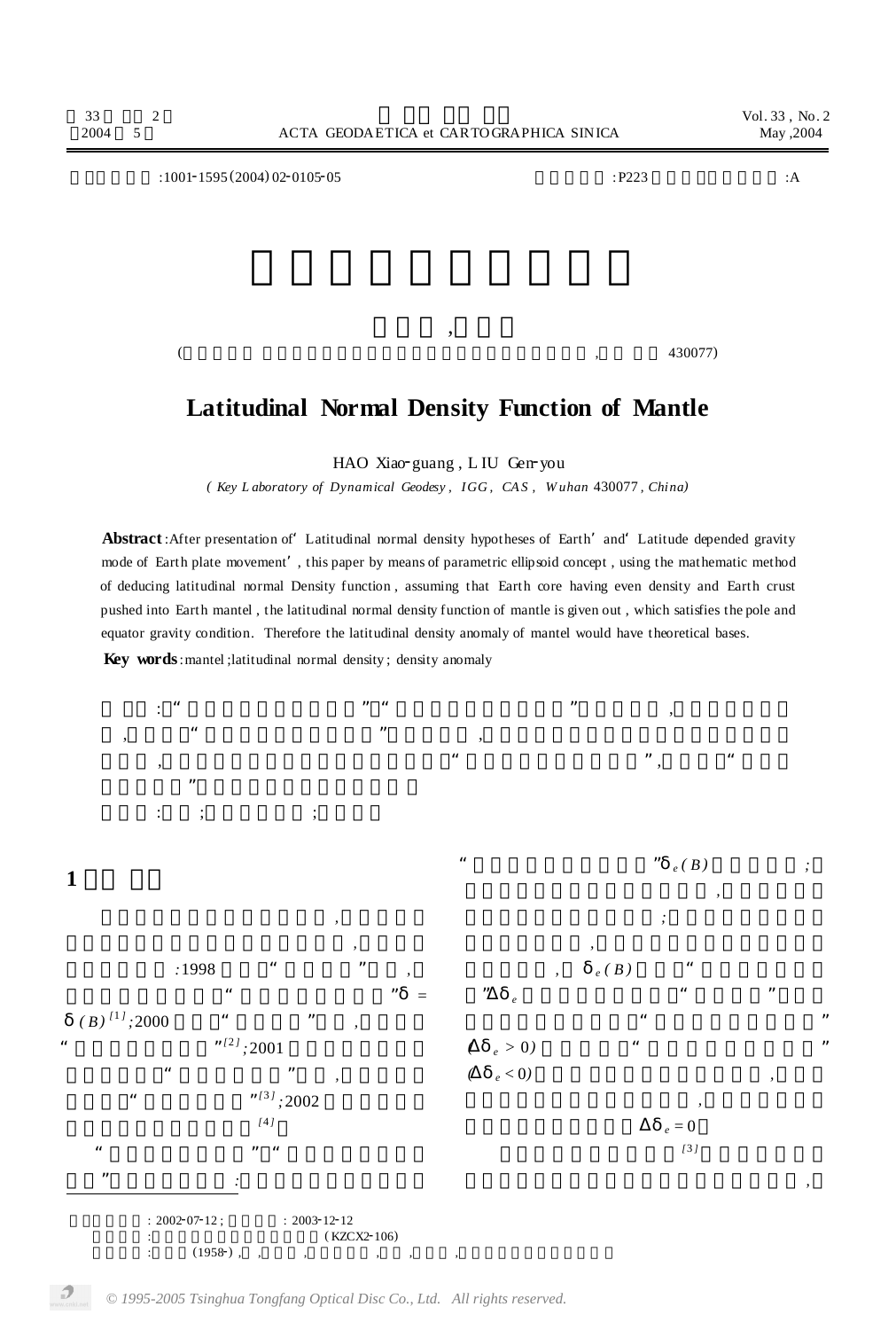

6 371 km  
\n3 473 km, *a*, *b*  
\n,  
\n,  
\n
$$
\frac{(a - an) + (b - bn)}{2} = 6 371 - 3 473
$$
\n
$$
n = 0.544 872
$$
\n
$$
e = 4.658 g/cm3,
$$
\n(1)\n(2)

$$
i = \frac{1}{n^3} (0 - e) + e = 9.968 \text{ g/cm}^3 \qquad (2)
$$

 $\lambda$ 

$$
v_i = \int (P_3^2 a^4 \cos^2 B + Q_3^2 b^4 \sin^2 B) /
$$
  

$$
(a^2 \cos^2 B + b^2 \sin^2 B) \int_2^1
$$
 (3)

$$
B_{i} = 9.968 \t n = 0.544 872 \t (P_3
$$
  
Q<sub>3</sub> (111),

$$
v_i = 286.549 965 \text{ cm/s}^2
$$
  
\n
$$
v_i = 287.963 478 \text{ cm/s}^2
$$
 (4)

$$
f_{\rm{max}}
$$

**4** 地幔极点重力纬向密度积分公式

$$
e(B) = \sqrt{\frac{2}{E} \cos^2 B + \frac{2}{P} \sin^2 B}
$$
 (6)  

$$
E = P
$$

$$
(6) \t\t\t E\t P,
$$

$$
, \qquad i = i, e = e(B)
$$

$$
\begin{array}{cccc}\n\cdots & \cdots & \cdots & \cdots \\
\vdots & \vdots & \ddots & \vdots \\
\vdots & \vdots & \ddots & \vdots \\
\vdots & \vdots & \ddots & \vdots \\
\vdots & \vdots & \vdots & \ddots \\
\vdots & \vdots & \vdots & \ddots \\
\vdots & \vdots & \vdots & \ddots \\
\vdots & \vdots & \vdots & \vdots \\
\vdots & \vdots & \vdots & \vdots \\
\vdots & \vdots & \vdots & \vdots \\
\vdots & \vdots & \vdots & \vdots \\
\vdots & \vdots & \vdots & \vdots \\
\vdots & \vdots & \vdots & \vdots \\
\vdots & \vdots & \vdots & \vdots \\
\vdots & \vdots & \vdots & \vdots \\
\vdots & \vdots & \vdots & \vdots \\
\vdots & \vdots & \vdots & \vdots \\
\vdots & \vdots & \vdots & \vdots \\
\vdots & \vdots & \vdots & \vdots \\
\vdots & \vdots & \vdots & \vdots \\
\vdots & \vdots & \vdots & \vdots \\
\vdots & \vdots & \vdots & \vdots \\
\vdots & \vdots & \vdots & \vdots \\
\vdots & \vdots & \vdots & \vdots \\
\vdots & \vdots & \vdots & \vdots \\
\vdots & \vdots & \vdots & \vdots \\
\vdots & \vdots & \vdots & \vdots \\
\vdots & \vdots & \vdots & \vdots \\
\vdots & \vdots & \vdots & \vdots \\
\vdots & \vdots & \vdots & \vdots \\
\vdots & \vdots & \vdots & \vdots \\
\vdots & \vdots & \vdots & \vdots \\
\vdots & \vdots & \vdots & \vdots \\
\vdots & \vdots & \vdots & \vdots \\
\vdots & \vdots & \vdots & \vdots \\
\vdots & \vdots & \vdots & \vdots \\
\vdots & \vdots & \vdots & \vdots \\
\vdots & \vdots & \vdots & \vdots \\
\vdots & \vdots & \vdots & \vdots \\
\vdots & \vdots & \vdots & \vdots \\
\vdots & \vdots & \vdots & \vdots \\
\vdots & \vdots & \vdots & \vdots \\
\vdots & \vdots & \vdots & \vdots \\
\vdots & \vdots & \vdots & \vdots \\
\vdots & \vdots & \vdots & \vdots \\
\vdots & \vdots & \vdots & \vdots \\
\vdots & \vdots & \vdots & \vdots \\
$$





1, 
$$
r_1
$$
 2  
 $r_1$  ( $r_1$ ) =

$$
\frac{a^2 \cos \pm a \sqrt{a^2 \cos^2 - b^2 (1 - n^2) (1 + e^2 \cos^2)}}{b(1 + e^2 \cos^2)}
$$

$$
r_1 \qquad , \qquad \qquad , r_1
$$

$$
r_1
$$
,  $r_1$   $r_1$   $r_1$   $r_1$ 

$$
(1 + e2 n2) cos2 |1 = 1 - n2 | 1 = 33°06 14
$$
 (9)

 $p - v_i$ 

**3** 地幔纬向正常密度函数 由纬向密度的定义可知"地球纬向密度"为 *,*  $\ddotsc$  , we have the contract of  $\ddotsc$ *[*4 *]*求解出整体地球的"纬向正常密度函数"为

$$
(B) = \sqrt{\frac{2}{E}\cos^2 B + \frac{2}{P}\sin^2 B}
$$
  
=  $\sqrt{5.496 \cdot 247^2 \cos^2 B + 5.539 \cdot 862^2 \sin^2 B}$  (5)

式中 *, <sup>E</sup> <sup>P</sup>* 为地球赤道与极点的纬向正常密

 $\boldsymbol{\mathcal{P}}$ 

*© 1995-2005 Tsinghua Tongfang Optical Disc Co., Ltd. All rights reserved.*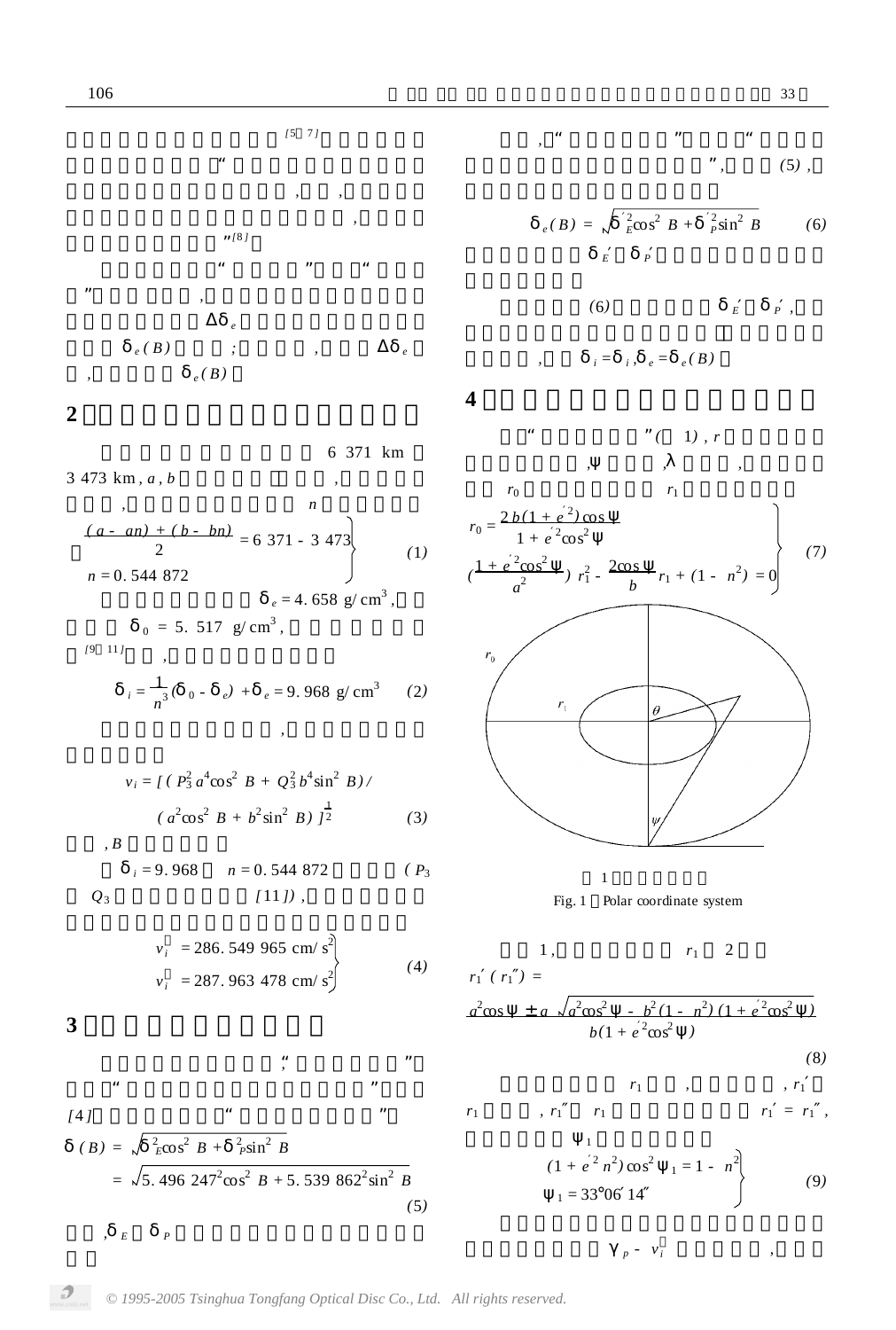*r* 0 *r* 1

 $\int_{0}^{1}$  d *r* +

*r* 0 *r* 1 d *r +*

*r* 0 0 d *r*

 $=$   $E (sin^2 + cos^2)$  (12)

*r* 1

d *r (*10*)*

*(*11*)*

$$
\frac{r}{2 \ G} = E \int_0^r \cos \sin t \, dt
$$
\n
$$
= \int_0^1 \cos \sin t \, dt
$$
\n
$$
= \int_{r_1}^{r_0} \cos t \, dt
$$
\n
$$
= \int_{r_1}^{r_0} \cos t \, dt
$$
\n
$$
= \int_{r_1}^{r_0} \cos t \, dt
$$
\n
$$
= \int_{r_1}^{r_0} \cos t \, dt
$$
\n
$$
= \int_{r_1}^{r_0} \cos t \, dt
$$
\n
$$
= \int_{r_1}^{r_0} \cos t \, dt
$$
\n
$$
= \int_{r_1}^{r_0} \cos t \, dt
$$
\n
$$
= \int_{r_1}^{r_0} \cos t \, dt
$$
\n
$$
= \int_{r_1}^{r_0} \cos t \, dt
$$
\n
$$
= \int_{r_1}^{r_0} \cos t \, dt
$$
\n
$$
= \int_{r_1}^{r_0} \cos t \, dt
$$
\n
$$
= \int_{r_1}^{r_0} \cos t \, dt
$$
\n
$$
= \int_{r_1}^{r_0} \cos t \, dt
$$
\n
$$
= \int_{r_1}^{r_0} \cos t \, dt
$$
\n
$$
= \int_{r_1}^{r_0} \cos t \, dt
$$
\n
$$
= \int_{r_1}^{r_0} \cos t \, dt
$$
\n
$$
= \int_{r_1}^{r_0} \cos t \, dt
$$
\n
$$
= \int_{r_1}^{r_0} \cos t \, dt
$$
\n
$$
= \int_{r_1}^{r_0} \cos t \, dt
$$
\n
$$
= \int_{r_1}^{r_0} \cos t \, dt
$$
\n
$$
= \int_{r_1}^{r_0} \cos t \, dt
$$
\n
$$
= \int_{r_1}^{r_0} \cos t \, dt
$$
\n
$$
= \int_{r_1}^{r_0} \cos t \, dt
$$
\n
$$
= \int_{r_1}^{r_0} \cos t \, dt
$$
\n
$$
= \int_{
$$

$$
b\sin^{2} (1 - )[\cos \ln (r^{2} - 2 b r \cos + b^{2}] + \frac{\cos 2}{\sin}.
$$
  
arctan  $\frac{r - b\cos}{b\sin}$   $1$  (15)  
(15), (14)  
 $\frac{p - v_{i}}{2 G} = E\int_{0}^{1} \cos \sin [f ( , r_{1} ) -$ 

 $( 0, 0) + ( 0, r_0) - ( 0, r_0) + ( 0, r_0) + ( 0, r_0) + ( 0, r_0) + ( 0, r_0) + ( 0, r_0) + ( 0, r_0) + ( 0, r_0) + ( 0, r_0) + ( 0, r_0) + ( 0, r_0) + ( 0, r_0) + ( 0, r_0) + ( 0, r_0) + ( 0, r_0) + ( 0, r_0) + ( 0, r_0) + ( 0, r_0) + ( 0, r_0) + ( 0, r_0) + ( 0, r_0) + ( 0, r_0) + ( 0, r$ 

*( , r*<sup>1</sup> *) ]*d *+* 2 1 cos sin · *[ ( , r*<sup>0</sup> *) - ( ,*0*) ]*d *} (*16*)* 以上就是地幔的"极点重力纬向密度积分公

**5** 地幔赤道重力纬向密度积分公式

式"。

$$
E \qquad , \qquad (16) \qquad 2
$$

$$
\begin{array}{cccc}\n, & & & & (2), r \\
, & & & & \\
, & & & & \\
, & & & & r_0\n\end{array}
$$

$$
r_{0} = \frac{2 a \cos \theta}{1 + e^{2} \sin^{2} \theta} \sin^{2} \theta
$$
  

$$
\frac{1 + e^{2} \sin^{2} \theta}{a^{2}} \sin^{2} \theta
$$
  

$$
r_{1}^{2} - \frac{2 \cos \theta}{a} r_{1} + (1 - n^{2}) = 0
$$
  
(17)

2, 
$$
r_1
$$
 2  
\n $r_1$  ( $r_1$ ) =  
\n $a\cos \pm a \sqrt{\cos^2 \frac{(-1 - n^2)(1 + e^2 \sin^2 \sin^2)}{1 + e^2 \sin^2 \sin^2}}$ 

化仅产生微小变化 *,*故取 为其变化值的中数 *,*

(18) 
$$
(17) \qquad (18) \qquad r_0 \qquad r_1 \qquad r_1
$$

$$
\sin^2 = \sin^2
$$

$$
r_1 = r_1 , \qquad \qquad 2
$$

$$
n^{2} = \sin^{2} \frac{2(1 + (1 - n^{2}) e^{2} \sin^{2} t)}{(19)}
$$





*<sup>p</sup> - v<sup>i</sup>*  $\frac{1}{2}$  <del>G</del> =  $\frac{1}{0}$ 

1

2

1

 $d = r^2 \sin d d d r$ 

余角 *,*则式*(*6*)* 可近似为

 $, = p / E$ 

*<sup>p</sup> - v<sup>i</sup>*

 $\frac{\partial}{\partial} \frac{\partial}{\partial G} = E \begin{pmatrix} 1 \\ 0 \end{pmatrix}$ 

 $p \cdot v_i = G \cdot e^{\frac{r \cos x}{3}}$ 

*= G* 2  $\begin{pmatrix} 2 \\ 0 \end{pmatrix}$ 

 $\int_{r^3}$  d

 $\int_{0}^{\pi} e^{\cos} \sin \theta$ 

1,  $r_1 > r_1$ , (10)

 $\int_{0}^{1} e \cos \theta \sin \theta \frac{r_1}{r_0}$ 

 $e^{\cos \sin \theta}$ 

 $, \qquad B$ 

*<sup>e</sup>*cos sin d

 $e = e$  ( ) =  $E \sin^2 + P \cos^2$ 

 $\cos^2 = \frac{(r \cos - b)^2}{2 + b^2}$ 

 $\sin^2 = \frac{(r \sin)^2}{(r^2 - r^2)^2}$ 

 $e = E \frac{(\sin^2 \theta + \cos^2 \theta) r^2 - (2b \cos \theta) r + b^2}{r^2}$ 

 $r^2 + b^2 - 2$  *rbcos* 

 $r^2 + b^2 - 2$  *rbcos* 

 $r^2$  -  $(2 \, b \cos \theta) \, r + b^2$  $=$   $E_{1}($ , *r*) (13)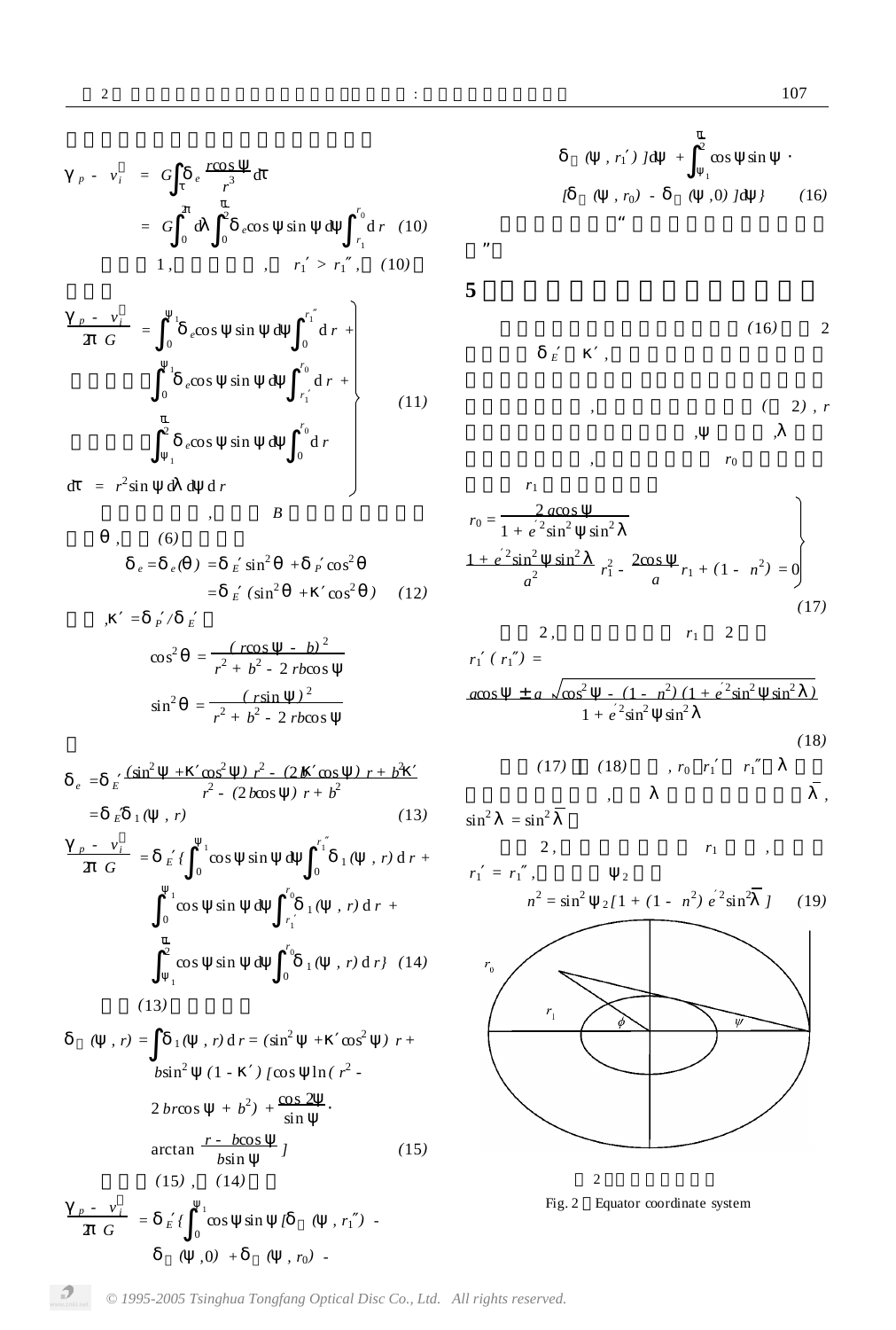*<sup>e</sup> + a*

$$
e + a^{2} - v_{i} = G e \frac{r \cos t}{r^{3}} d =
$$
  

$$
G \int_{0}^{2} e \cos \sin t d \int_{0}^{2} d r
$$
  

$$
r_{0}, r_{1} = r_{1} ,
$$

$$
\frac{e + a^{2} - v_{i}}{2 G} = \begin{bmatrix} \frac{1}{2} & \cos \sin \theta & \cos \theta \\ 0 & e \cos \theta & \sin \theta \end{bmatrix}^{r_{0}} \begin{bmatrix} r_{0} \\ r_{1} \\ r_{2} \end{bmatrix}
$$
 (20)  
and  $r_{1} \geq r_{1}$ , (20)

$$
\frac{e + a^{2} - v_{i}}{2 G} = \int_{0}^{2} e \cos \sin t dt + \int_{0}^{r_{1}} dr + \int_{0}^{2} e \cos \sin t dt + \int_{r_{1}}^{r_{0}} dr + \frac{1}{2} \int_{0}^{2} e \cos \sin t dt + \int_{0}^{r_{0}} dr \tag{21}
$$

$$
\frac{g_e + a^2 - v_i (i = 0)}{2 G} =
$$
  
\n
$$
0 \int_0^2 \cos \sin (r_1 + r_0 - r_1) d +
$$
  
\n
$$
\frac{1}{2} \cos \sin r_0 d J
$$
 (22)  
\n
$$
0 \qquad 0 \qquad , g_e
$$

$$
v_i \t(i = 0) \t 0
$$
  

$$
v_i \t(i = 0) \t (22)
$$
  

$$
sin^2 = 1
$$

$$
0.499\ 628\,,\quad_2=32\,93\,19
$$

2 , (12)  
\n
$$
e = E \frac{sin^2 + cos^2 + sin^2 \theta}{r^2 - (2a\cos \theta) r + a^2} =
$$
\n
$$
E = 2 \left( r^2 \right)
$$
\n
$$
e = E \frac{sin^2 + cos^2 \theta}{r^2 - (2a\cos \theta) r + a^2} =
$$
\n
$$
E = 2 \left( r^2 \right)
$$
\n
$$
e + a^2 - v_i = E \left( \frac{2}{0} \cos \sin \theta \right)
$$
\n
$$
v_0 = 2 \left( r^2 \right)
$$
\n
$$
v_0 = 2 \left( r^2 \right)
$$
\n
$$
v_0 = 2 \left( r^2 \right)
$$
\n
$$
v_0 = 2 \left( r^2 \right)
$$
\n
$$
v_0 = 2 \left( r^2 \right)
$$
\n
$$
v_0 = 2 \left( r^2 \right)
$$
\n
$$
v_0 = 2 \left( r^2 \right)
$$
\n
$$
v_0 = 2 \left( r^2 \right)
$$
\n
$$
v_0 = 2 \left( r^2 \right)
$$
\n
$$
v_0 = 2 \left( r^2 \right)
$$
\n
$$
v_0 = 2 \left( r^2 \right)
$$
\n
$$
v_0 = 2 \left( r^2 \right)
$$
\n
$$
v_0 = 2 \left( r^2 \right)
$$
\n
$$
v_0 = 2 \left( r^2 \right)
$$
\n
$$
v_0 = 2 \left( r^2 \right)
$$
\n
$$
v_0 = 2 \left( r^2 \right)
$$
\n
$$
v_0 = 2 \left( r^2 \right)
$$
\n
$$
v_0 = 2 \left( r^2 \right)
$$
\n
$$
v_0 = 2 \left( r^2 \right)
$$
\n
$$
v_0 = 2 \left( r^2 \right)
$$
\n
$$
v_0 = 2 \left( r^2 \right)
$$
\n
$$
v_0 = 2 \left( r^2 \right)
$$
\n
$$
v_0 = 2 \left( r^2 \right)
$$
\n
$$
v_0 = 2 \left( r^2 \right)
$$
\n<math display="</p>

*r* 1

$$
\int_{0}^{r_0} 2(-, r) \, dr \tag{25}
$$

 $(24)$ 

$$
(r, r) = \frac{1}{2} (r, r) dr = (r, r) dr = (r, r) dr = (r, r) dr = (r, r) dr = (r, r) dr = (r, r) dr = (r, r) dr = (r, r) dr = (r, r) dr = (r, r) dr = (r, r) dr = (r, r) dr = (r, r) dr = (r, r) dr = (r, r) dr = (r, r) dr = (r, r) dr = (r, r) dr = (r, r) dr = (r, r) dr = (r, r) dr = (r, r) dr = (r, r) dr = (r, r) dr = (r, r) dr = (r, r) dr = (r, r) dr = (r, r) dr = (r, r) dr = (r, r) dr = (r, r) dr = (r, r) dr = (r, r) dr = (r, r) dr = (r, r) dr = (r, r) dr = (r, r) dr = (r, r) dr = (r, r) dr = (r, r) dr = (r, r) dr = (r, r) dr = (r, r) dr = (r, r) dr = (r, r) dr = (r, r) dr = (r, r) dr = (r, r) dr = (r, r) dr = (r, r) dr = (r, r) dr = (r, r) dr = (r, r) dr = (r, r) dr = (r, r) dr = (r, r) dr = (r, r) dr = (r, r) dr = (r, r) dr = (r, r) dr = (r, r) dr = (r, r) dr = (r, r) dr = (r, r) dr = (r, r) dr = (r, r) dr = (r, r) dr = (r, r) dr = (r, r) dr = (r, r) dr = (r, r) dr = (r, r) dr = (r, r) dr = (r, r) dr = (r, r) dr = (r, r) dr = (r, r) dr = (r, r) dr = (r, r) dr = (r, r) dr = (r, r) dr = (r, r) dr = (r, r) dr = (r, r) dr = (r, r) dr = (r, r) dr = (r, r) dr = (r, r) dr = (r, r) dr = (r, r) dr = (r, r) dr = (r, r) dr = (r, r) dr = (r, r) dr = (r, r) dr = (r, r) dr = (r, r) dr = (r, r) dr = (r, r) dr = (r, r) dr = (r, r) dr = (r, r) dr = (r, r) dr = (r, r) dr = (r, r) dr = (r, r)
$$

**6 6** 

 $\overline{a}$ 

 $\boldsymbol{E}$ 

*(*4*)* 给出。

$$
(16)\t\t(27)
$$

$$
\begin{array}{c|cc}\n\frac{p - v_i}{2 G} = & E f & (\quad) \\
\frac{e + a^2 - v_i}{2 G} = & E f & (\quad)\n\end{array}
$$
\n(28)

$$
\frac{p - v_i}{e + a^2 - v_i} = \frac{f}{f} \left( \frac{1}{e + a^2} \right) \tag{29}
$$

$$
= 1.003 \ 306 \ 39, \qquad (28)
$$
\n
$$
= 4.650 \ 852 \qquad P = E = 4.666 \ 229 \ \text{g/cm}^3
$$
\n
$$
\frac{1 \cdot P + a^2}{2} = \qquad \text{m}
$$
\n
$$
= 4.650 \ 852 \cos^2 \theta + 4.666 \ 229 \sin^2 \theta
$$
\n
$$
= 4.650 \ 852 \cos^2 \theta + 4.666 \ 229 \sin^2 \theta
$$
\n
$$
= 4.650 \ 852^2 \cos^2 \theta + 4.666 \ 229^2 \sin^2 \theta
$$
\n
$$
= 4.650 \ 852^2 \cos^2 \theta + 4.666 \ 229^2 \sin^2 \theta
$$
\n
$$
= 4.650 \ 852^2 \cos^2 \theta + 4.666 \ 229^2 \sin^2 \theta
$$
\n
$$
= 4.650 \ 852^2 \cos^2 \theta + 4.666 \ 229^2 \sin^2 \theta
$$
\n
$$
= 4.650 \ 852^2 \cos^2 \theta + 4.666 \ 229^2 \sin^2 \theta
$$
\n
$$
= 4.650 \ 852^2 \cos^2 \theta + 4.666 \ 229^2 \sin^2 \theta
$$
\n
$$
= 4.650 \ 852 \cos^2 \theta + 4.666 \ 229^2 \sin^2 \theta
$$
\n
$$
= 4.650 \ 852 \cos^2 \theta + 4.666 \ 229^2 \sin^2 \theta
$$
\n
$$
= 4.650 \ 852^2 \cos^2 \theta + 4.666 \ 229^2 \sin^2 \theta
$$
\n
$$
= 4.650 \ 852^2 \cos^2 \theta + 4.666 \ 229^2 \sin^2 \theta
$$
\n
$$
= 4.650 \ 852^2 \cos^2 \theta + 4.666 \ 229^2 \sin^2 \theta
$$
\n
$$
= 4.650 \
$$

式中只有一个未知数 *,*故可采用数值积分方法

*© 1995-2005 Tsinghua Tongfang Optical Disc Co., Ltd. All rights reserved.*

2